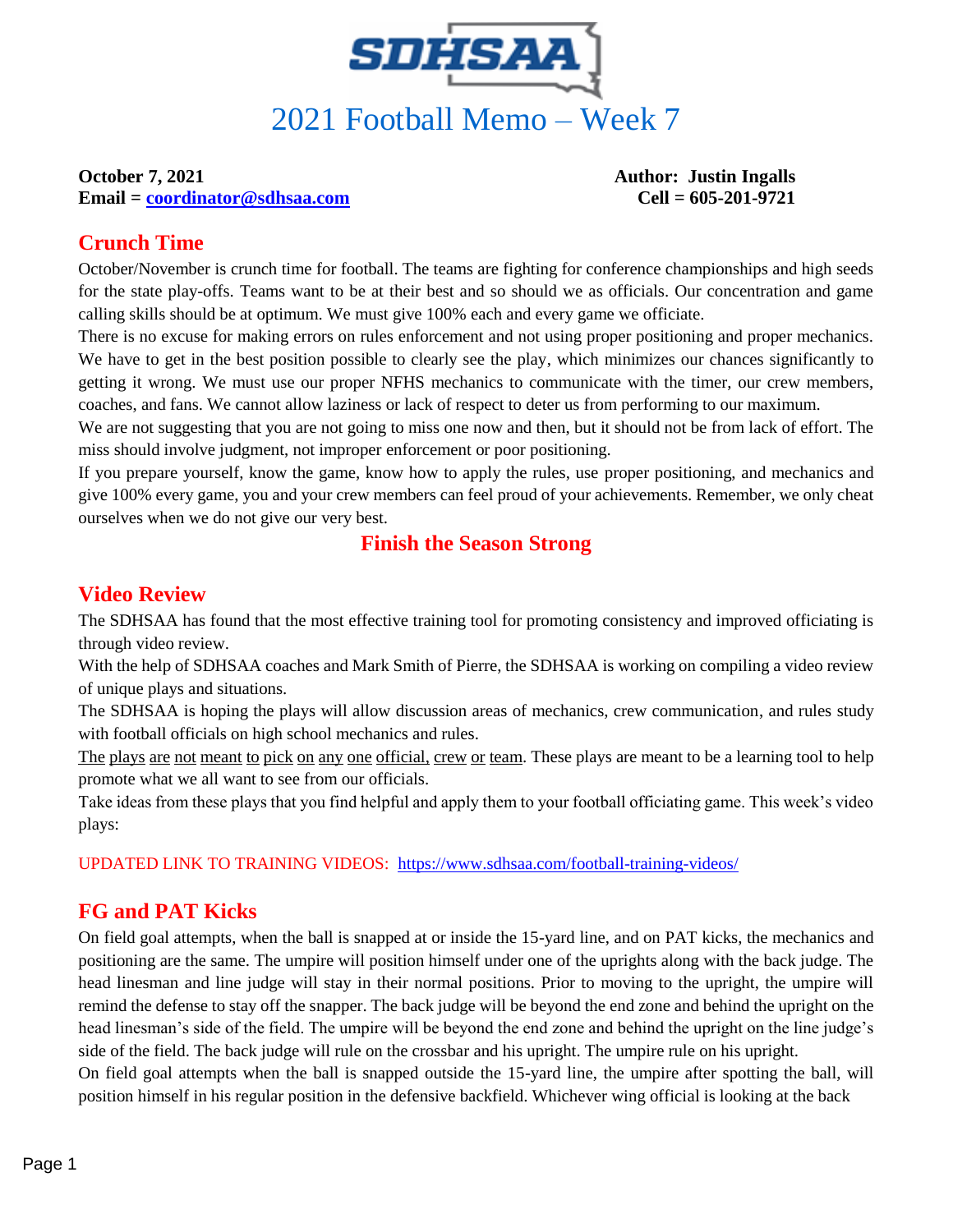

# 2021 Football Memo – Week 7

of the holder will remain positioned on the line of scrimmage. The wing official who is looking at the front of the holder will move back into the end zone behind upright on his side of the field. That official will rule on the upright on his side of the field. The back judge, who was also beyond the end zone, will rule on the crossbar and the upright on his side of the field. If you are one of the officials that are back under the uprights on a field goal or PAT kick attempt, take care of your own responsibility. Do not be worried about what happens with the other upright. Rule 8-4-1 sets out three conditions that must be met in order for a field goal or PAT kick to be successful. First, the attempt shall be a place kick or a dropkick from scrimmage. Additionally, the kicked ball shall not touch any Team K player beyond the expanded neutral zone or the ground before passing through the goal. Finally, the kicked ball shall pass between the vertical uprights or inside of the uprights extended above the crossbar of the opponent's goal. If an attempted field goal is unsuccessful, it is treated the same as a punt. If the ball breaks the plane of Team R's goal line, it is immediately dead and the result is a touchback. If the kick goes out of bounds in the field of play, or becomes that inbounds, the ball belongs to Team R where it was declared dead.

PLAY:  $4<sup>th</sup>$  and 10 at Team R's 30-yard line. K1's field goal attempt is well short and the kick goes out of bounds (a) on Team R's 1-yard line, or (b) in the end zone.

RULING: In (a) it is Team R's ball on its 1-yard line. In (b), it is a touchback.

For a scoring kick to be successful, the entire ball must pass completely over the crossbar and completely between the inside edges of the uprights. Once that has been accomplished, the kick is successful even if the ball is blown back into the end zone. It does not matter if the ball comes back above or below the crossbar

CASEBOOK 8.4.1 SITUATION A: The field goal attempt: (a) goes directly over and upright; or (b) is clearly over the crossbar between the uprights. In (a) and (b), the ball is blown back by the wind so that it drops in Team B's and zone.

RULING: In (a) it is unsuccessful attempt because the ball did not penetrate the plane of the goal between the inside of the uprights extended. It is a legal field goal in (b) and it does not matter if the ball comes back above or below the crossbar.

#### **Punts Out of Bounds in the Air**

The NFHS Football Game Officials Manual (pages 48-51) includes a recognized procedure that officials should use when a punt goes out-of-bounds on the fly.

- a. The referee is to line up the covering official at the spot where the ball crossed the sideline by using an outstretched arm.
- b. When the ball goes out-of-bounds in flight, the covering wing official should: sound the whistle and give the clock stop signal twice; move farther downfield along the sideline than where the ball went out-of-bounds; and walk back upfield until the referee spots you on the sideline.
- c. Similarly, when the ball goes out-of-bounds in flight on the head linesman's side of the field, the back judge should: sound the whistle; give the clock stop signal twice; and have the referee spot you on the sideline, and hold that spot until the ball is spotted inbounds.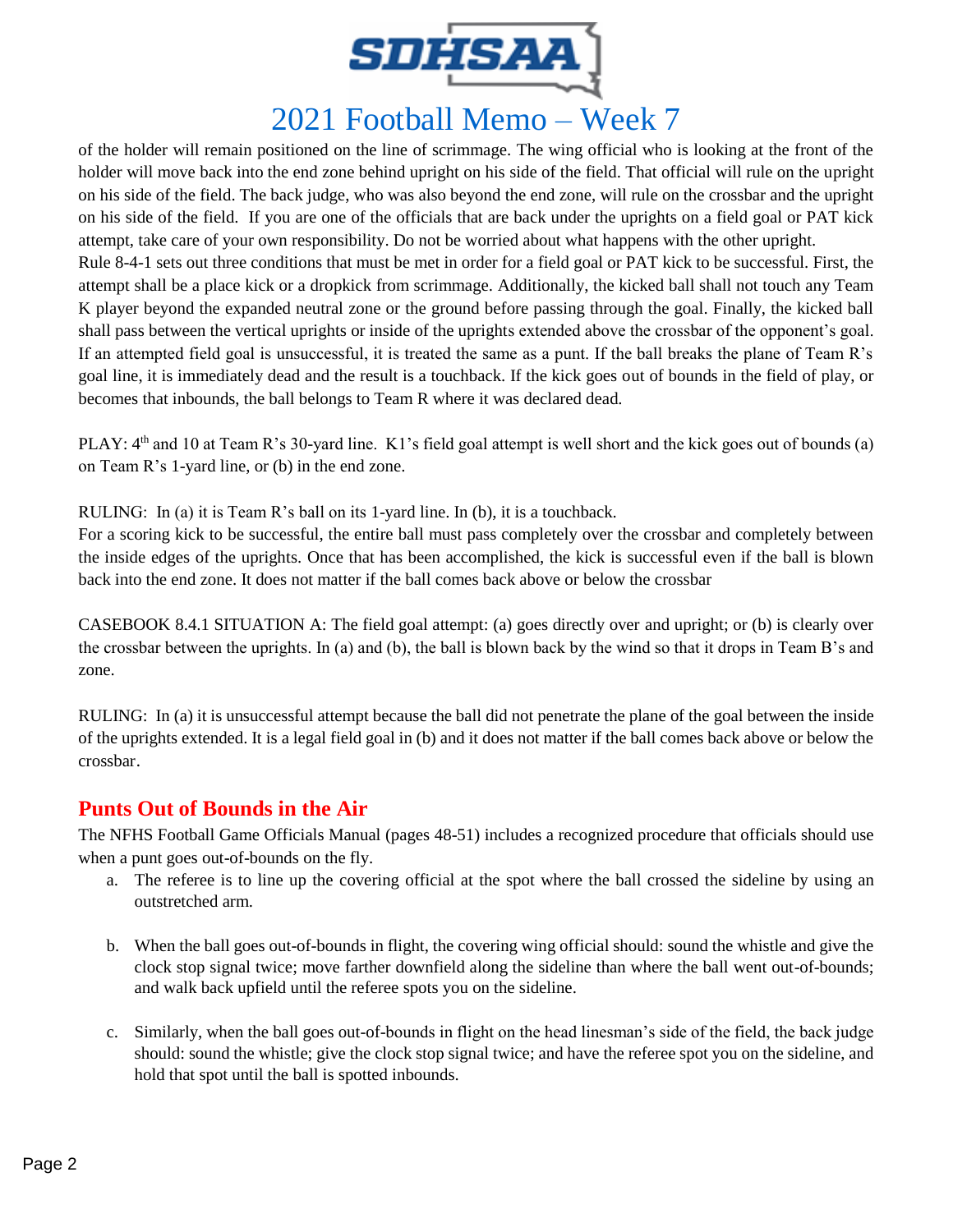

## 2021 Football Memo – Week 7

The referee will raise up his hand to line up the kick for the covering official. The covering official will move up the sideline, and stop when the referee drops his hand. Note: If there is continuing action on the kicker, the referee may need to disregard spotting the ball. In that case, the covering official will need to get the out-of-bounds spot by himself. If the covering official is left to determine where the ball went out-of-bounds, to the extent practical, seek assistance from your crew mates. Once the out-of-bounds spot is chosen, it must be sold.

#### **Ball Carrier Down**

In Rule 4-2, there is a list of twelve situations where the ball becomes dead, and the down is ended. Rule 4-2-2a specifically provides that the ball becomes dead and the down is ended when a runner (according to Rule 2-32-13, this is a player who is in possession of a live ball) goes out of bounds, is held so his forward progress is stopped, or who allows any part of his person other than his hand or foot to touch the ground. We all know one exception to this particular rule – the ball remains live when a place-kick holder has his knees on the ground.

It is worth the time for every official to look over the twelve very specific situations in Rule 4-2. Some relatively common situations do not fall under the rule. For example, if a runner, while being tackled, lands on top of the tackler, and nothing other than the runner's hand or foot is touching the ground, the ball does not become dead, the down is not ended, and the runner may get up and continue the play. Similarly, in the situation where a runner touches the ball on the ground to maintain his balance, the ball does not become dead, the down is not ended, and the play continues.

#### **Review Extending the Period – Time Must Expire** *During* **The Down**

Time must expire *during* the down; it does not matter which team fouls. It is the replay of the down which mandates the extension of the period. The accepted penalty that triggers the untimed down can be on either team.

For example, if the clock ran out during a play in which a touchdown is scored, and there is a foul by Team A during the scoring play, then when Team B accepts the penalty to nullify the score, the down would then be replayed, except under certain circumstances (loss of down penalty, etc.), as an untimed down.

#### **Review Rugby Style Kick**

Any player of Team A may legally kick the ball and is eligible for protection assuming it is reasonably certain a kick will be made. A quick kick/rugby style kick are examples in which there is not reasonable certainty a kick will be made. As a result, Team B is given more latitude than during conventional punting situations.

When the punter runs out in a rugby style kick or a quick-kick the defense must be given an opportunity to tackle the runner.

If contact is slight and partially caused by the unexpected or unnecessary movement of the kicker, it is not a foul. Officials must consider avoid ability when ruling whether contact is incidental. Contact may not be avoidable when it is not reasonably certain a kick will be made.

In NFHS, if blocking the defender into the kicker or holder is the sole reason for the contact, there is no foul.

The punter in a ruby style kick play or quick-kick punt play NEVER forfeits his protection from personal fouls.

It is always roughing the kicker if the contact could have been avoided regardless of whether or not it was apparent a kick would be made. Only unavoidable contact is ignored if it is not reasonably certain a kick will be made. The primary criteria is whether or not the contact is unavoidable.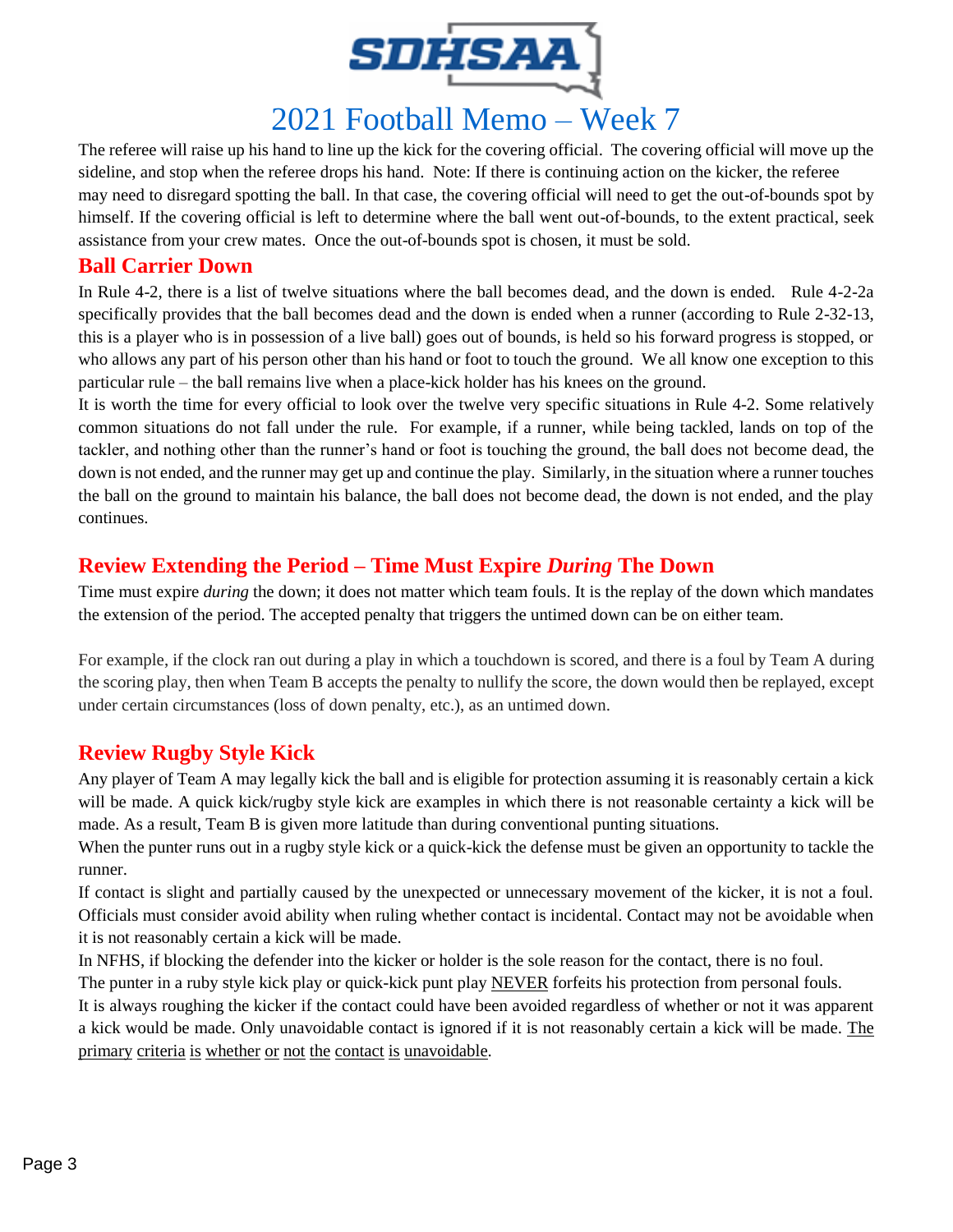

### **Handing The Ball**

Handing the ball is transferring player possession from one player to a teammate in such a way that the ball is still in contact with the first player when it was touched by the teammate. Handing the ball is not a pass. During a scrimmage down, a Team A player may hand the ball forward provided both players are in or behind the neutral zone. The ball is never in-flight "between" the two players. If so, it would be a pass. Passing the ball is throwing the ball that is in player possession. There may be only one legal forward pass during a down. During a pass, the ball travels in flight, that is, thrown rather than handed forward.

#### **Eligibility**

At the snap, eligible receivers are those in the backfield or on the end of the line with a number 1 to 49 or 80 to 99. Interior linemen (regardless of number) and ends or backs numbered 50 to 79 are ineligible at the snap. Players numbered 50 to 79 inclusive cannot report to the referee to become eligible receiver. Eligibility rules apply *only* to legal forward passes. Eligibility does not arise in the case of an illegal forward pass. If an ineligible player is downfield then an illegal pass is thrown, there is only one foul—for the pass, and not a second foul for the ineligible receiver being downfield. If a pass is caught by an ineligible receiver, the ball remains live and may be advanced. However, the penalty will be accepted, and the play negated, unless a subsequent fumble gives Team B possession of the ball. An ineligible Team A player by number or position can throw a legal forward pass. An ineligible Team A player can catch or recover a backward pass behind the neutral zone and advance or throw a forward pass. If an ineligible muff or catches a forward pass it is illegal touching. There are no eligibility restrictions on a backward pass. All players are eligible to catch or touch it at any time. If a backward pass is caught, intercepted, or recovered, it remains live and in play, and the ball may be advanced.

#### **Complete a Catch**

For a completed catch, one foot must be inbounds by a player who is in firm control of the ball. The one foot must physically come down in bounds. If the ball is lost after the receiver has touched the ground, due to contact or not, it should be ruled an incomplete pass instead of a fumble unless the receiver has clearly demonstrated complete control of the ball. Complete control is indicated by taking a step tucking the ball away or some other action ordinarily associated with running with the ball.

The fact the receiver may have a firm grasp of the ball while airborne is *not* a factor in determining whether the pass is complete. If the receiver loses control of the ball when he hits the ground, through being tackled, knocked down or falling on his own there is no catch. The ground can cause an incompletion.

A player who returns to ground inbounds without firm control must remain inbounds until he obtains secure possession of the ball.

#### **Fouls Before or After Change of Possession**

When both teams foul during a change of possession down and the team in final possession gets the ball free of a foul (with "clean hands"), they have the opportunity to retain possession. The fact that their opponent's foul occurred after the change of possession has no bearing on the enforcement. However, when Team B, the "clean hands" team, retains possession by declining the opponent's foul, the penalty for Team B's foul shall be enforced.

RATIONALE: The "clean hands' rule prevents an inequity that once appeared in the rules. If A2 were illegally in motion and B1 intercepted a pass, a foul by B2 during the runback would have constituted a double foul and caused the down to be replayed. The current rule allows Team B the option of accepting the penalty for the foul by A2 or declining it and retaining the ball. If the penalty for A's foul were declined in order to keep the ball, the penalty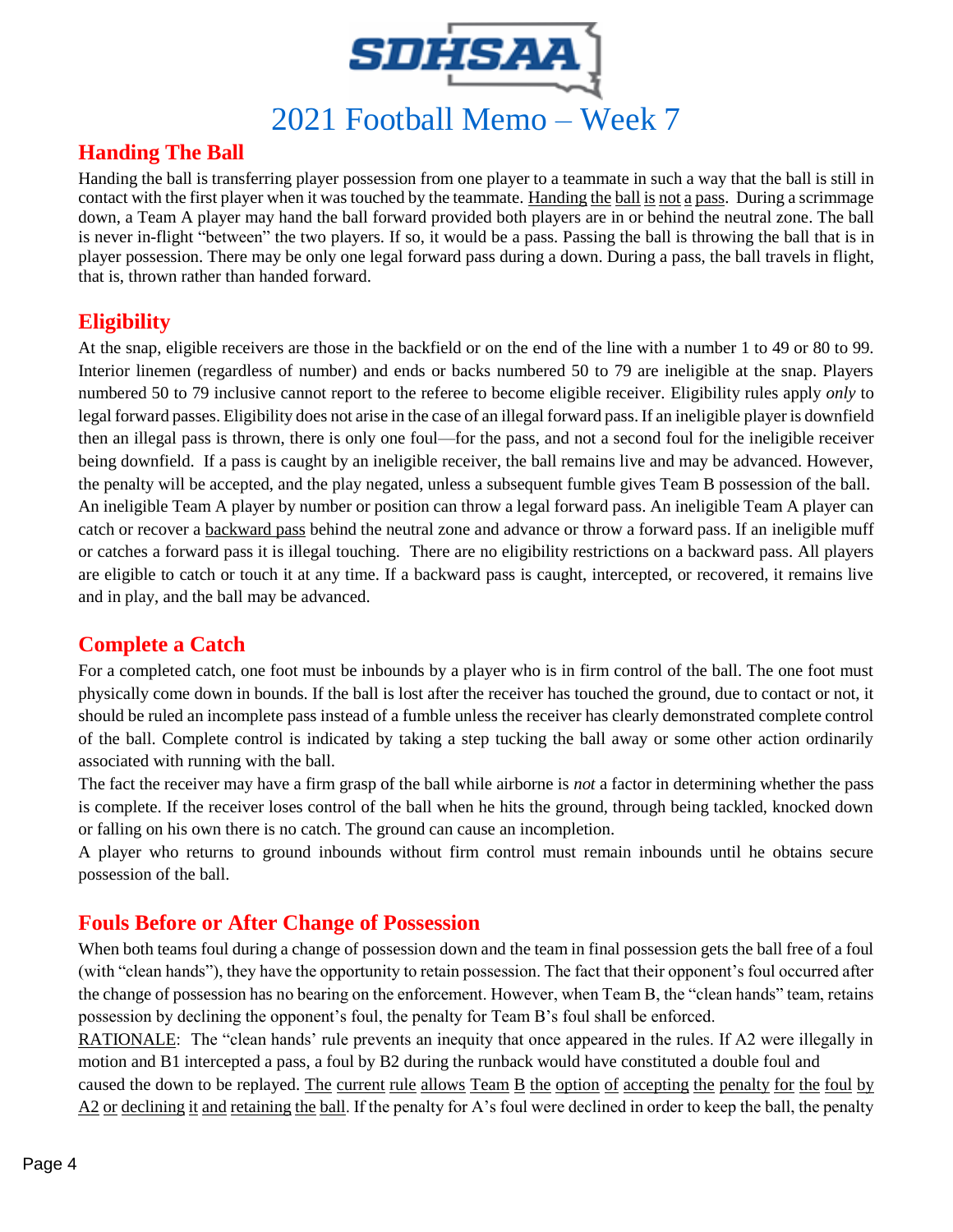

## 2021 Football Memo – Week 7

for the foul by B2 would then be administered. The rule separates the two fouls and removes them from the double foul category. A foul by the team after it has gained possession is penalized.

PLAY 2: During a legal forward pass which crosses the neutral zone, A1 is illegally in motion at the snap. B1 intercepts and during his return, B2 clips A2.

RULING 2: The illegal motion by A1 and the clipping by B2 are both live-ball fouls, but because the foul by B2 followed a change of team possession, they do not automatically constitute a double foul. If the coach of B declines the penalty for the illegal motion by A1, B will retain possession, but the penalty for clipping by B2 must be enforced. If B accepts the penalty for the illegal motion by A1, it is a double foul and the down will be replayed

#### **Officiating the Backward Pass**

On passing plays, the Referee observes blocking by the backs as the quarterback drops back. The Referee should move to maintain the 12- to 14- yard distance between himself and the quarterback (e.g. if the quarterback drops back seven yards, the Referee retreats seven yards at a 45-degree angle from the quarterback maintaining spacing between himself and the quarterback).

The wider view allows the Referee to determine if the pass is forward or backward yet to continue to focus attention on the passer. The Referee will use an extended arm towards the offensive team's backfield to indicate a backward pass.

Wing officials when you read pass, do not be too quick to release downfield—be patient. Read your keys. Be prepared to determine whether a quick pass thrown *toward you* is forward or backward and to assist the umpire if

he needs help in ruling whether or not a pass crosses the line of scrimmage. When in question, it is a forward pass. If you determine the quick pass is a backward pass you need to punch your arm toward the offensive backfield to alert the other officials the pass is backwards.

As a crew during your pre-game discussions, talk about how the crew is going to rule whether a pass is forward or backwards. Only rule an incomplete pass if the pass is thrown in your area of coverage and the ball has bounced at least two times on the field.

#### **Quiz 2021**

Question 1: Quarterback A12's forward pass is deflected by B76 at the line and caught by A62 behind the line. Is this a legal catch?

Question 2: Second and 10 on Team A's 30-yard line. Ineligible A76 tries to catch A10's forward pass at the (a) Team A's 28-yard line, or (b) Team A's 35-yard line, and touches the forward pass. Is the touching by of the forward pass by A76 legal?

Question 3: With Team A in a shotgun formation, the ball is snapped over the head of quarterback A12. A12 recovers the ball and immediately throws the ball forward to the ground. Is this a legal forward pass?

Question 4: With about a minute remaining in the first half, Team A is deep in their own territory facing third and long. With the clocking running, A66 commits a false start. When will the clock start after false start penalty is enforced?

Question 5: Ineligible receiver A88 is behind his neutral zone when a forward pass by A12 is muffed by A88 or caught by A88. Is this a foul for illegal touching?

Question 6: With five seconds remaining in the first half, A12 completes a pass to A82. Time expires during the down and B32 piles on after the play. When is the penalty enforced?